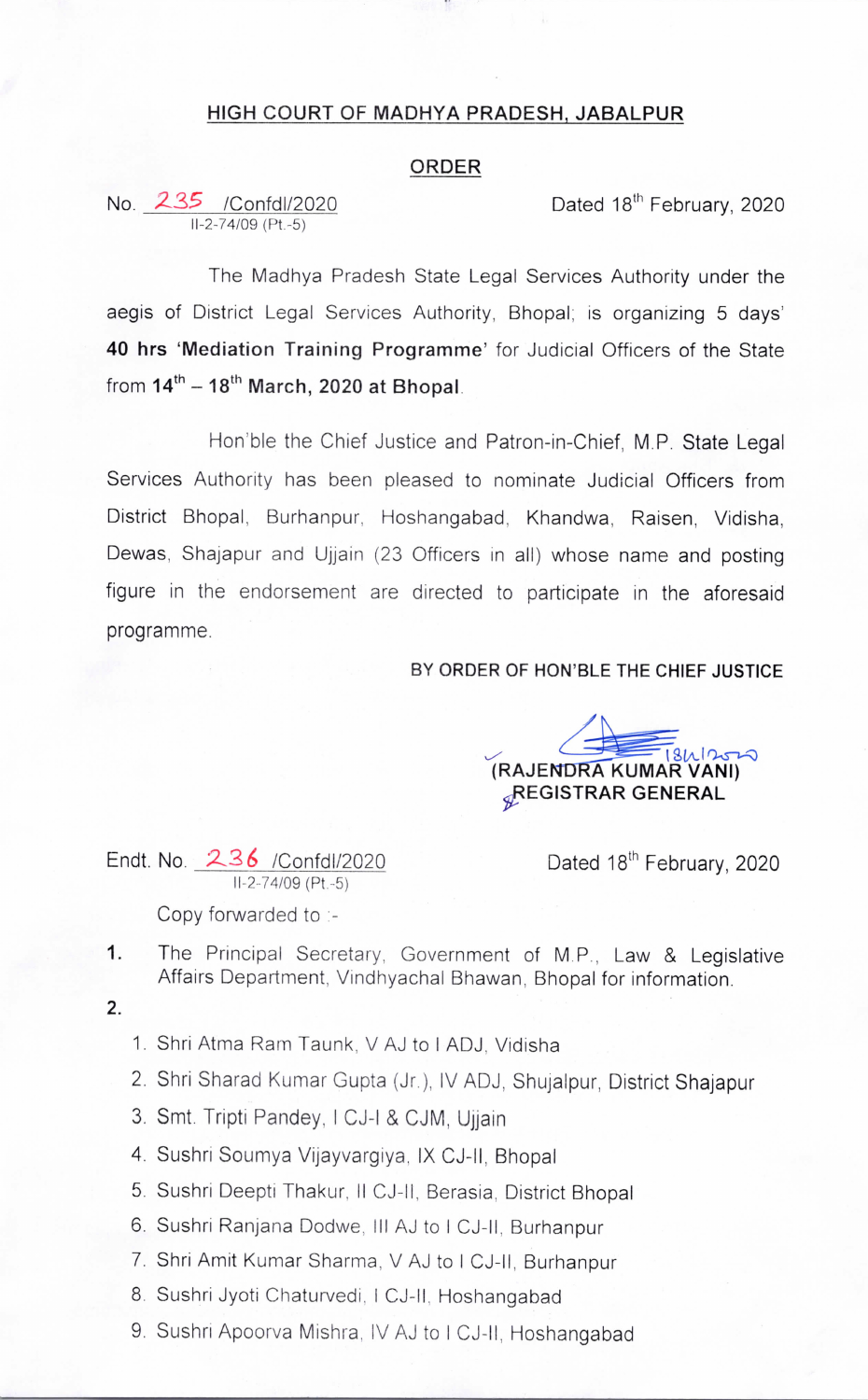- 10. Sushri Kritika Singh,11 CJ-ll, ltarsi, District Hoshangabad
- 11. Sushri Soumya Sahu, I CJ-II, Khandwa
- 12. Shri Farhan Masood Qureshi, lv AJ to I CJ-ll, Khandwa
- 13. Smt. Maneesha Jain, I CJ-II, Raisen
- 14. Sushri Gargee Sharma, Il CJ-II, Raisen
- 15. Shri Dharmendra Nagwanshi, CJ-ll, Bareli, District Raisen
- 16. Shri Vishnu Kant Mishra, II CJ-II, Dewas
- 17. Shri Devansh Agrawal, III AJ to I CJ-II, Dewas
- 18. Shri Rohit Sharma, lv AJ to I CJ-Il, Dewas
- 19. Shri Anurag Singh Suman, AJ to CJ-ll, Susner, District Shajapur
- 20. Smt. Deepa Pol, III CJ-II, Ujjain
- 21. Sushri Sonakshi Joshi, II AJ to I CJ-II, Ujjain
- 22. Sushri Ravina Chaudhari, III AJ to I CJ-II, Ujiain
- 23. Shri Sohan Lal Bhagora, I CJ-II, Mahidpur, District Ujjain

With a direction to participate in the 40 hrs Mediation Training Programme scheduled to be held from  $14^{th}$  - 18<sup>th</sup> March, 2020 at Bhopal,

The nominated Judicial Officer(s) is/are directed to observe following instructions :-

- To arrange Board Diary in such a manner that no case should be listed on the dates, on which they are directed to attend this programme. In case, cases have been fixed for the said dates, Summons should not be issued and if Summons is issued, the parties should be informed about the change in dates.
- T.A / D.A of nominated Judicial Officer will be borne by the respective District Legal Services Authority with the funds allocated under the `NLSA' head, as per their entitlement.
- Please intimate the Registry after attending the Programme.
- 3. The District and Sessions Judge, Bhopal, Burhanpur, Hoshangabad, Khandwa, Raisen, Vidisha, Dewas, Shajapur and Ujjain for kind information and necessary action.
- 4. The Member Secretary, Mediation and Conciliation Project Committee, Supreme Court of India, New Delhi - 110 001 for information.